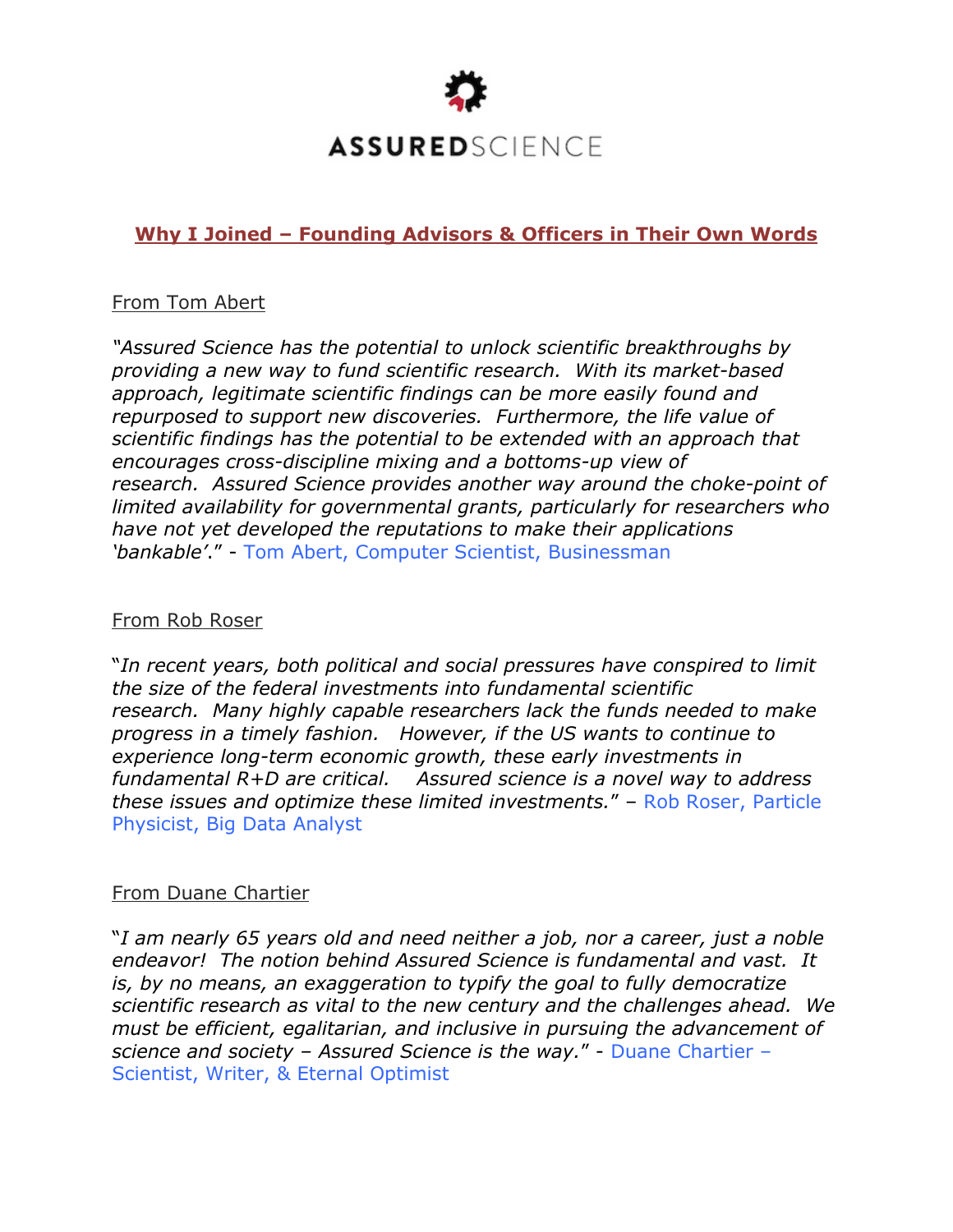"*At the dawn of the 21st century The World Conference on Science (organized by UNESCO and ICSU, 1999) emphasized the fact that "scientific research and technological development have become more necessary than ever to solve some of the most pressing problems facing humankind", and called for a new level of commitment from scientists and funding organizations to further optimize scientific research that promotes human wellbeing and sustainable development.*

*Assured Science – a non-profit organization – is striving to answer this call by reimagining traditional science for the modern world, by addressing current limitations in science administration and propagation, and offering a new level of social engagement of science. Similarly to industry-based business entrepreneurship, this free-ranging and limitless scientific research enterprise aims to have an empowering socio-economic impact on the community through innovation and technology.*

*I am thrilled to be part of Assured Science's innovative efforts to design and develop a unique organization that assures self-sustainable research for current and future generations of scientists while utilizing modern concepts, such as interdisciplinary and Big Data, and allowing for an early adoption and exchange of scientific data for the betterment of human well being and progress." -* Irina Agoulnik, Molecular Biologist, Businesswoman

### From Wesley Patrick

*"Assured Science brings to the research arena a methodology and webbased forum that will change the way that research is funded and conducted. Three Exchange attributes target issues that are problematic in the current research model: (1) openness and inclusiveness that is merit based, which opens the doors to research funding for those who have not yet developed reputations; (2) intensive peer review to combat misconduct in science, and (3) free and timely exchange of resulting data, which will thwart data hoarding that slows the progress of science to the detriment of humankind. Because of my professional, family, and social commitments, time is a particularly precious commodity for me. Without reservation, I have committed my time to this worthy endeavor.*" **-** Wes Patrick, Geoscientist, Research & Regulation Analyst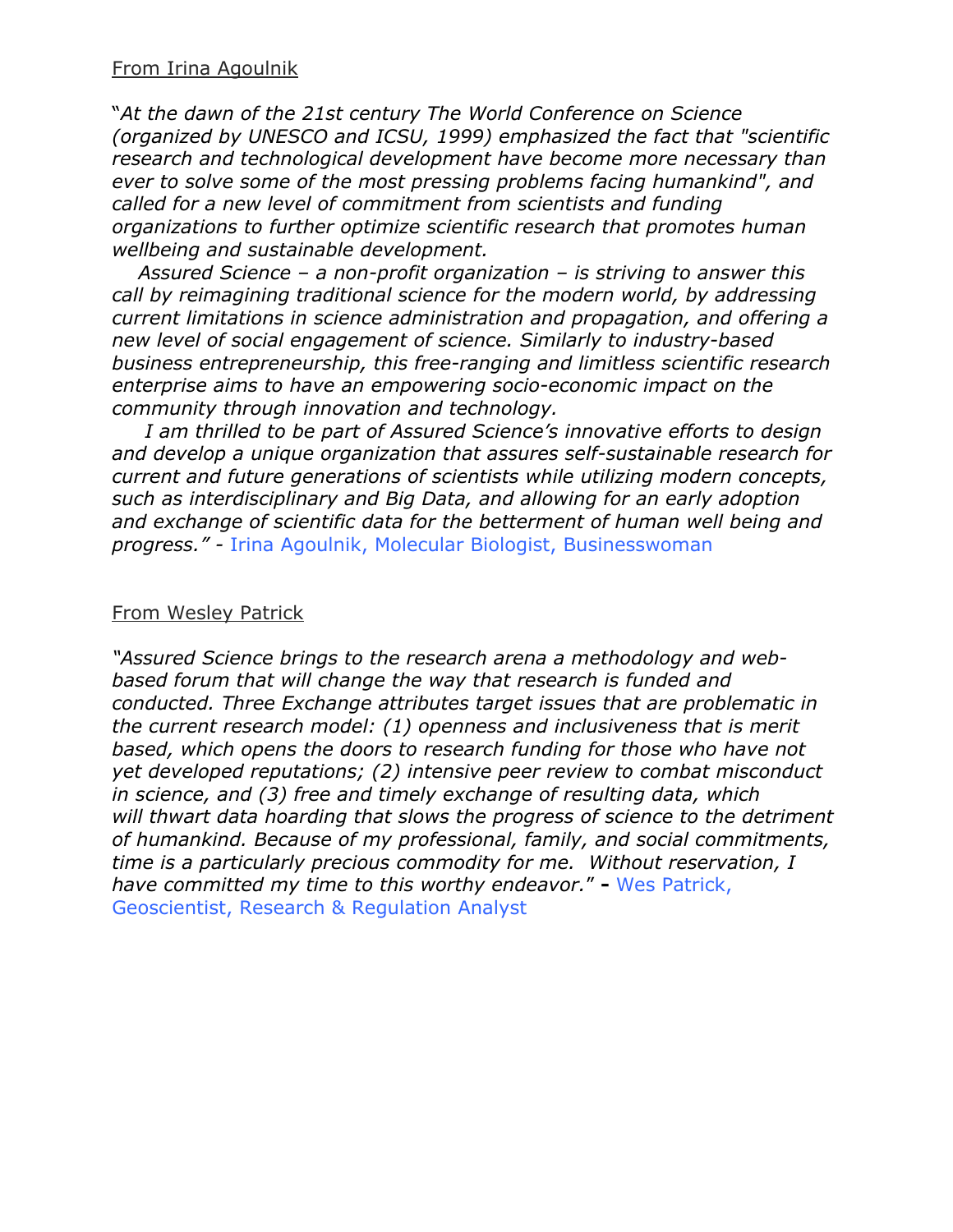## From Aaron Goldsmith

"*I joined Assured Science primarily because I saw the problem of wasted resources and wanted to act. I know many mathematicians who get burned by insufficient funds, despite the potential of their research. Just as with the postal service, grocery check outs, and GPS, I believe automating certain tasks in the research funding process will greatly improve overall efficiency and give a boost to researchers on the fringe. I also want to integrate research data into a cohesive whole so that researchers have a one stop shop when looking for specific data.*" - Aaron Goldsmith, Mathematician, **Teacher** 

# From Sarah LaLiberte

"*I am a technologist, dedicated to innovation in the area of big data. Having spent much of my career in technical marketing, I have seen the way data is put into siloes and want to help move us to a convention where we make information accessible, meaningful, and actionable. I can only begin to imagine the opportunities that exist if we open up our minds to the possibilities. Assured Science is taking the guesswork out of scientific data – creating a virtual global community where ideas can be whetted, resources can be maximized, and funding allocated based solely on the potential of success and merits of data. As we stand on the brink of so many scientific breakthroughs, I am confident that a new way of thinking – a true paradigm shift – is required in order to propel us into the next major era. I am thrilled to be part of the team supporting the change to make this a reality. Assured Science truly understands what is needed to maximize data usage in the scientific community, and I see applications expanding far beyond our imagination in the coming years.*" - Sarah LaLiberte, Publicity and Marketing **Specialist**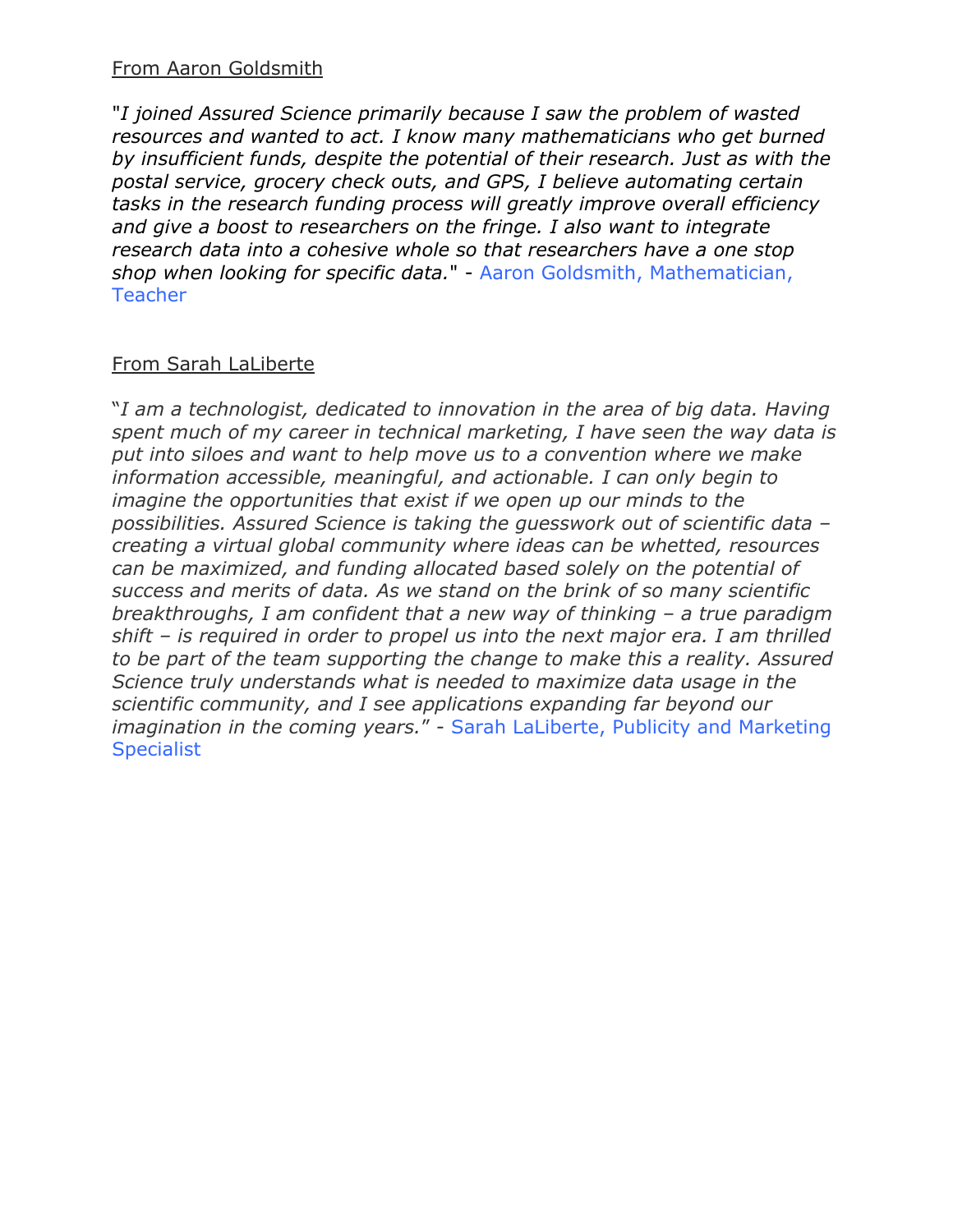## From Jan Barlow

"*Cedric's energetic enthusiasm and keen scientific mind with decades of experience brings forth his vision to reinvent scientific research in a collaborative, sustainable direction. His mission is as brilliant as the path he has laid before us to reach this meritorious goal. Imagine a world where data is easily and openly shared while funding sources meet with researchers in the most pragmatic methods while peer reviews are lauded and sought after by all. The experimental outcome of funding source biases will meet the light of day. I believe the scientific community is responsible for more than just research, we are responsible for advocating the checks and balances to ensure a pure outcome for society without prejudice to making profits.*

*Assured Science will be a disruptive innovator in the scientific community affecting real change that will impact each and every citizen of the world.*

*While continued cuts in federal funding threaten to slow the pace of scientific progress and the scientific community is embroiled with the status quo processes and a history of funding a few companies, institutions and special interest groups, sometimes the best solution is the simplest one. Let's create a way for collaboration and level the playing field for all scientists to perform, begin and continue their work and give them a mechanism to share it with everyone. Let's provide an understanding of the scientific process to the general public, funding sources and politicians (currently 75% of our research is paid for by our government) so that smart decision-making, input and collaboration can transform both the outcome of our research and the volume of quality output we see in any given year, decade and century and regain the trust of our communities in science.*

*I am energized to see this monumental mission become a reality so that in our lifetime, we instill genuine, unadulterated curiosity back into the scientific community and our society where our questions lead to experimentation, which leads to truth and impactful answers." -* Jan Barlow, Computer Scientist, Technologist, Writer and Mother